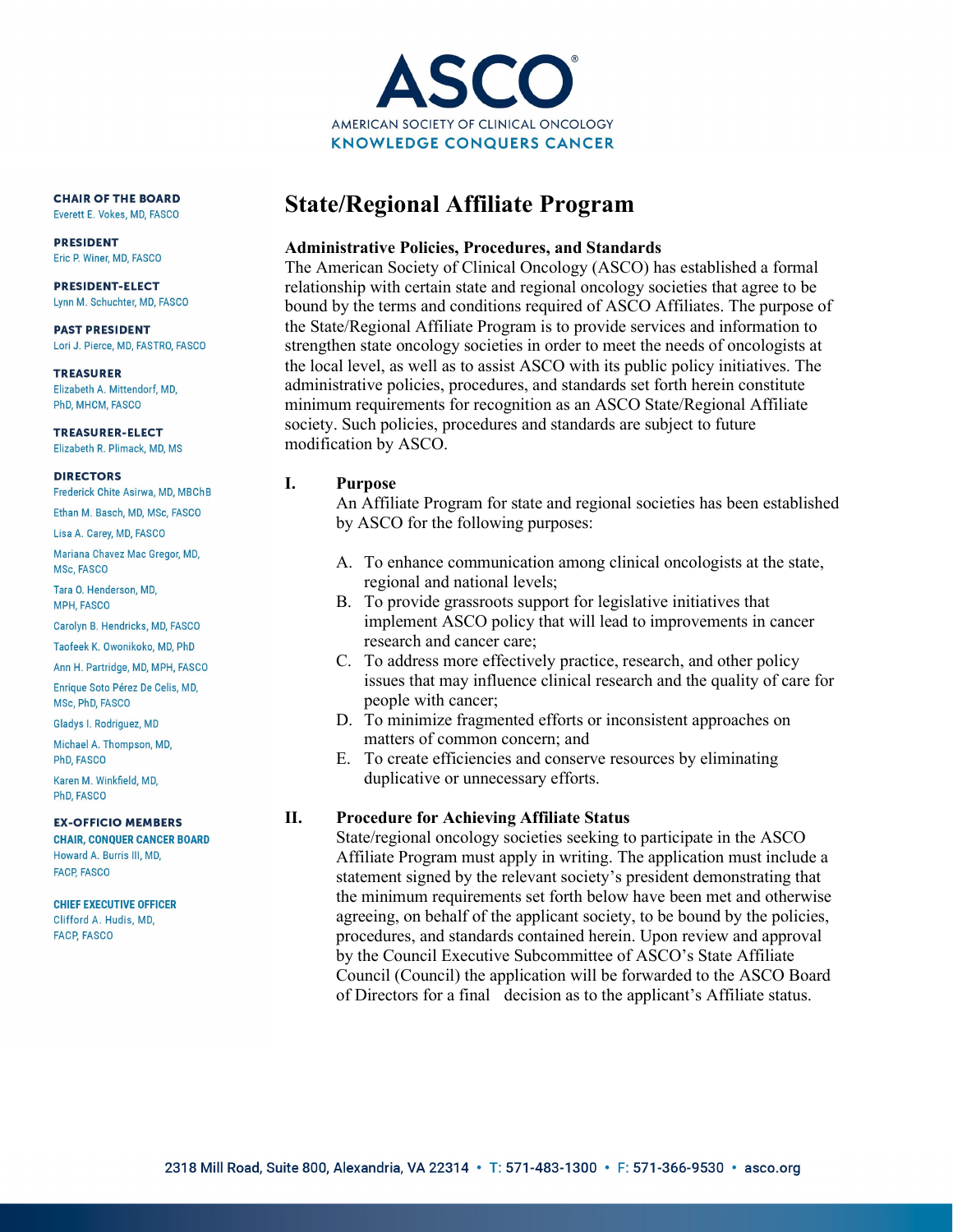

In the event a State/Regional Affiliate reorganizes under new bylaws and articles of incorporation, that society shall be required to reapply for Affiliate status following the procedures outlined in Sections II and III. If the change is superficial (e.g., name change only), the Affiliate need not reapply.

#### **III. Minimum Requirements for Affiliate Status**

In order to qualify for ASCO Affiliate status, either initially or on an ongoing basis, a state/regional oncology society must, at a minimum, demonstrate and maintain the following:

- A. Valid incorporation under state law;
- B. Bylaws by which the affairs of the society are governed;
- C. A full slate of responsible officers and directors as envisioned by the society's bylaws;
- D. Elections held on a regular basis;
- E. Membership requirements for physicians that is consistent with ASCO's standards. Physician members are not required to be ASCO members; non-physicians may be members in accordance with the society's bylaws;
- F. Regularly scheduled meetings of the membership and of the board of directors;
- G. Responsible fiscal management;
- H. Compliance with all reporting and other requirements set forth herein or established by ASCO;
- I. Disclosure by Affiliate representatives of potential conflicts of interest.
- J. Affiliate must agree to identify a representative to participate in the State Affiliate Council.

ASCO may perform periodic assessments to ensure Affiliates continue to meet the minimum requirements listed above. Should an Affiliate be found in violation of a particular area, or if the Affiliate behaves in a manner deemed by the Council Executive Subcommittee to be inconsistent with ASCO mission and/or goals that society may be in jeopardy of losing its Affiliate status. Such situations shall be brought to the attention of the Council Executive Subcommittee as they arise.

#### **IV. Reporting Requirements**

The following information shall be provided to ASCO with the initial application of a state/regional society for Affiliate status, and shall be updated as noted below:

- A. Initial list of officers and directors and replacements as they occur;
- B. Meeting calendars annually and notices as they occur;
- C. Membership roster annually (ASCO will not use information without prior permission of Affiliate except for promotion of ASCO products and programs);
- D. Bylaws and any amendments thereto as they are adopted; and
- E. Any other information reasonably requested by ASCO upon the recommendation of the State Affiliate Council.

#### **V. ASCO Services to Affiliates**

ASCO will provide the following services to Affiliates:

A. Policy analysis and communication with Affiliates related to oncology matters;

#### **American Society of Clinical Oncology**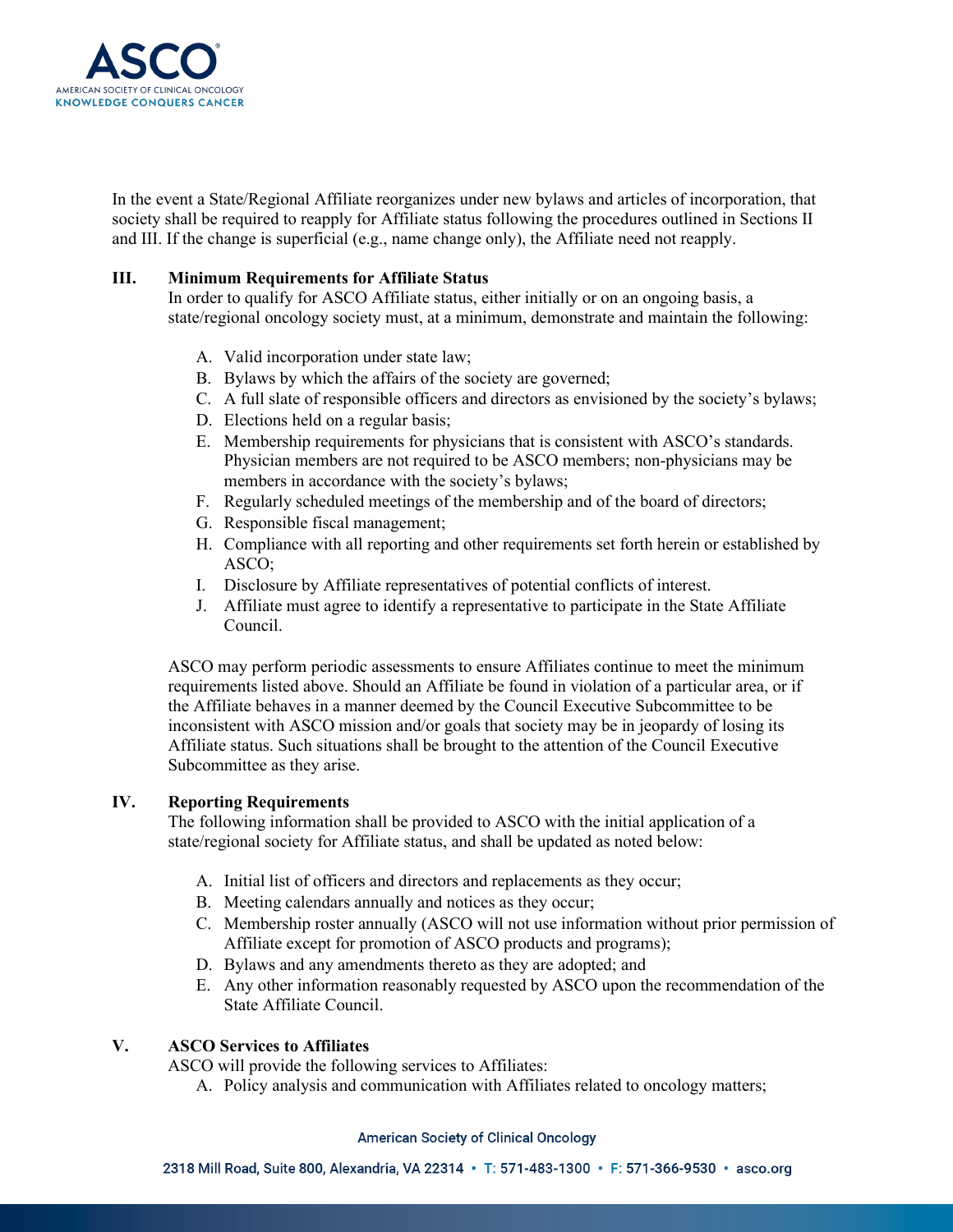

- B. Access to ASCO staff dedicated to specific reimbursement issues and other matters of interest to Affiliates;
- C. Content and editorial assistance for Affiliates' newsletters and other appropriate publications;
- D. Instructional seminars and other guidance for physicians, office managers or consultants;
- E. Information on legislation and other items of national and state significance intended to be used by Affiliates at the state level;
- F. Expert testimony on state-level issues with national significance on which ASCO has asserted a policy position;
- G. Assistance in working with the media, establishing local media contacts, and message training on specific issues;
- H. Presentations by ASCO leaders and staff, as available, at the request of Affiliates;
- I. Use of ASCO publications, such as the Annual Report, *ASCO Connection*, and *Journal of Oncology Practice*, to describe the programs and services offered through the ASCO State/Regional Affiliate Program;
- J. Technical assistance, including model bylaws, to persons interested in forming new societies in states where none exist;
- K. Assistance with outreach efforts to other professional and patient oncology societies at the local level;
- L. Web site development using ASCO's Affiliate web site template;
- M. Assistance with Affiliate membership recruitment and retention efforts;
- N. Such other services as the Affiliates may request and ASCO may agree to provide.

### **VI. Lack of Affiliate's Authority to Act for ASCO**

Affiliates are not agents of ASCO, and they must refrain from any action that might imply an agency relationship. Affiliates may not act on behalf of ASCO in any matter unless expressly authorized in writing by ASCO. Affiliates may not bind ASCO to any contract with a third party, written or oral, express or implied.

ASCO's trade names and trademarks are not to be used by Affiliates without express written permission from ASCO. ASCO's names and marks may not be used for any unauthorized purpose, including to secure loans or credit. However, an organization may state on its letterhead or web site, in a manner approved by ASCO, that it is an ASCO Affiliate.

#### **VII. Policy Development**

Affiliate input has an important role in the development of national oncology policy by ASCO. However, once national policy has been set, ASCO expects Affiliates to support its national policy priorities and objectives. If an Affiliate takes a position that is inconsistent with ASCO's, all public and private communications on such issues should include a clear statement of the differences from ASCO's policy. ASCO expects that Affiliates pursuing policy goals at the national level will communicate those efforts with ASCO leadership and/or staff, and encourages Affiliates to copy ASCO on written correspondence to officials in the executive or legislative branches.